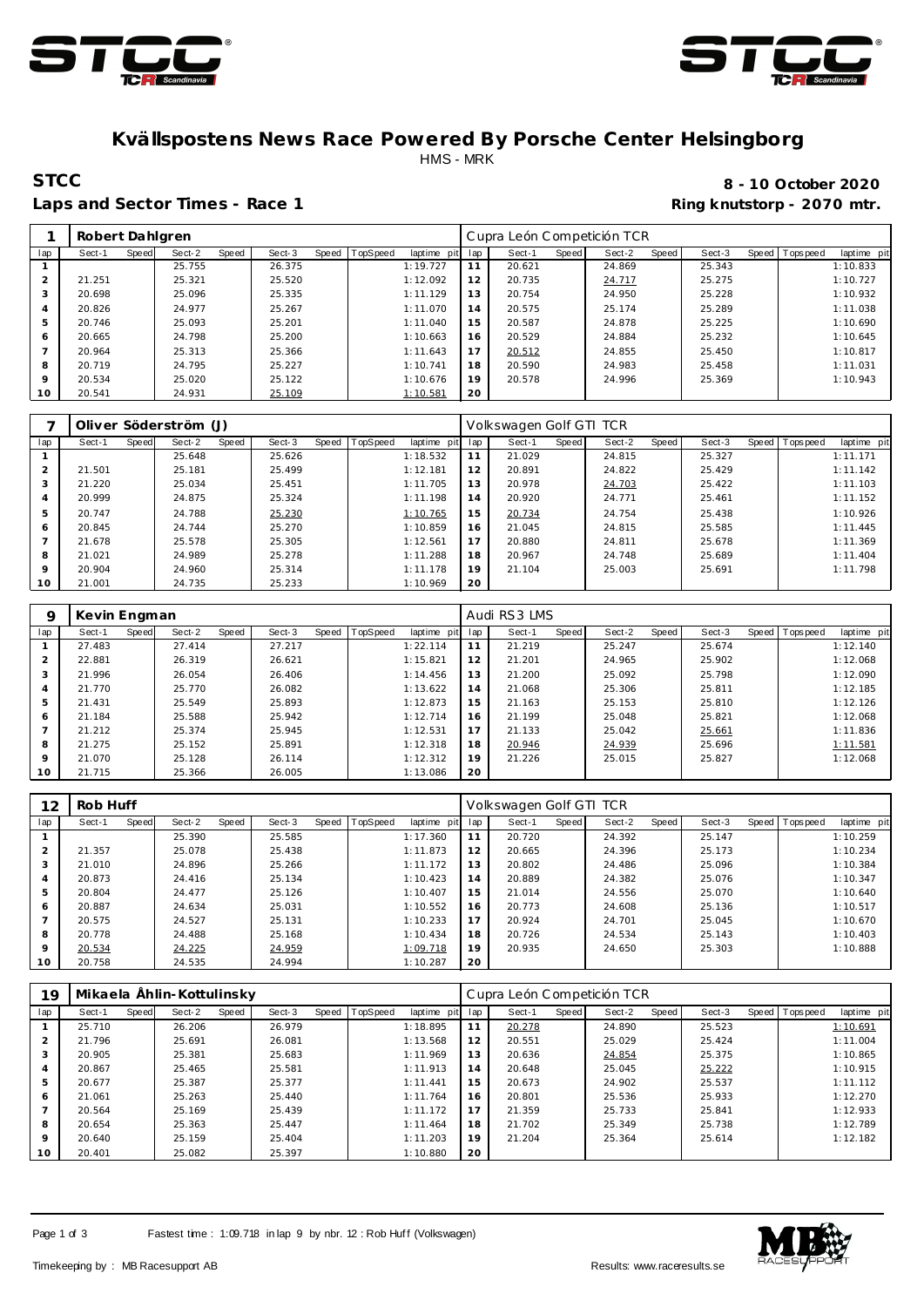



## **Kvällspostens News Race Powered By Porsche Center Helsingborg** HMS - MRK

Laps and Sector Times - Race 1 **Ring and Sector Times - Ring knutstorp** - 2070 mtr.

**STCC 8 - 10 October 2020**

| 20  |        |       | Mattias Andersson |       |        |                |             |     | Honda Civic FK2 TCR |       |        |       |        |                |             |
|-----|--------|-------|-------------------|-------|--------|----------------|-------------|-----|---------------------|-------|--------|-------|--------|----------------|-------------|
| lap | Sect-1 | Speed | Sect-2            | Speed | Sect-3 | Speed TopSpeed | laptime pit | lap | Sect-1              | Speed | Sect-2 | Speed | Sect-3 | Speed Topspeed | laptime pit |
|     | 26.558 |       | 26.892            |       | 27.118 |                | 1:20.568    | 11  | 21.348              |       | 25.440 |       | 25.961 |                | 1:12.749    |
|     | 21.973 |       | 26.181            |       | 26.657 |                | 1:14.811    | 12  | 21.182              |       | 25.486 |       | 26.031 |                | 1:12.699    |
| 3   | 21.827 |       | 25.914            |       | 26.365 |                | 1:14.106    | 13  | 21.200              |       |        |       |        |                | 1:12.872    |
| 4   | 21.479 |       | 25.783            |       | 26.244 |                | 1:13.506    | 14  | 20.913              |       | 25.677 |       | 25.953 |                | 1:12.543    |
| 5   | 21.436 |       | 25.544            |       | 26.162 |                | 1:13.142    | 15  | 21.060              |       | 25.679 |       | 25.811 |                | 1:12.550    |
| 6   | 21.557 |       | 25.781            |       | 26.302 |                | 1:13.640    | 16  | 20.820              |       | 25.491 |       | 25.939 |                | 1:12.250    |
|     | 21.293 |       | 26.008            |       | 26.087 |                | 1:13.388    | 17  | 20.765              |       | 25.737 |       | 25.843 |                | 1:12.345    |
| 8   | 21.186 |       | 25.585            |       | 26.150 |                | 1:12.921    | 18  | 20.874              |       | 25.471 |       | 25.926 |                | 1:12.271    |
| 9   | 21.130 |       | 25.636            |       | 26.574 |                | 1:13.340    | 19  | 21.035              |       | 25.738 |       | 26.508 |                | 1:13.281    |
| 10  | 21.998 |       | 25.637            |       | 25.985 |                | 1:13.620    | 20  |                     |       |        |       |        |                |             |

| 21             | Andreas Ahlberg |       |        |       |        |                |             |     | Volkswagen Golf GTI TCR |       |        |       |        |                |             |
|----------------|-----------------|-------|--------|-------|--------|----------------|-------------|-----|-------------------------|-------|--------|-------|--------|----------------|-------------|
| lap            | Sect-1          | Speed | Sect-2 | Speed | Sect-3 | Speed TopSpeed | laptime pit | lap | Sect-1                  | Speed | Sect-2 | Speed | Sect-3 | Speed Topspeed | laptime pit |
|                |                 |       | 25.721 |       | 26.319 |                | 1:19.965    | 11  | 21.080                  |       | 25.032 |       | 25.478 |                | 1:11.590    |
| $\overline{2}$ | 21.609          |       | 25.278 |       | 25.477 |                | 1:12.364    | 12  | 21.151                  |       | 25.060 |       | 25.383 |                | 1:11.594    |
| 3              | 21.218          |       | 24.937 |       | 25.326 |                | 1:11.481    | 13  | 21.161                  |       | 25.045 |       | 25.461 |                | 1:11.667    |
| $\overline{4}$ | 21.048          |       | 24.815 |       | 25.280 |                | 1:11.143    | 14  | 21.053                  |       | 25.150 |       | 25.620 |                | 1:11.823    |
| 5              | 20.916          |       | 24.951 |       | 25.225 |                | 1:11.092    | 15  | 21.072                  |       | 24.956 |       | 25,800 |                | 1:11.828    |
| 6              | 20.933          |       | 24.822 |       | 25.241 |                | 1:10.996    | 16  | 21.122                  |       | 25.628 |       | 26.039 |                | 1:12.789    |
|                | 21.038          |       | 24.996 |       | 25.395 |                | 1:11.429    | 17  | 21.391                  |       | 25.693 |       | 25.894 |                | 1:12.978    |
| 8              | 21.257          |       | 24.981 |       | 25.305 |                | 1:11.543    | 18  | 21.631                  |       | 25.192 |       | 25.724 |                | 1:12.547    |
| $\circ$        | 21.060          |       | 24.881 |       | 25.266 |                | 1:11.207    | 19  | 21.280                  |       | 25.256 |       | 25.790 |                | 1:12.326    |
| 10             | 20.986          |       | 24.905 |       | 25.393 |                | 1:11.284    | 20  |                         |       |        |       |        |                |             |

| 22             | Albin Wärnelöv |       |        |       |        |       |          |             |     | Hyundai i30 N TCR |       |        |       |        |                |             |
|----------------|----------------|-------|--------|-------|--------|-------|----------|-------------|-----|-------------------|-------|--------|-------|--------|----------------|-------------|
| lap            | Sect-1         | Speed | Sect-2 | Speed | Sect-3 | Speed | TopSpeed | laptime pit | lap | Sect-1            | Speed | Sect-2 | Speed | Sect-3 | Speed Topspeed | laptime pit |
|                | 27.146         |       | 26.739 |       | 27.240 |       |          | 1:21.125    | 11  | 21.421            |       | 25.927 |       | 26.140 |                | 1:13.488    |
| $\overline{2}$ | 22.303         |       | 26.661 |       | 26.781 |       |          | 1:15.745    | 12  | 21.401            |       | 25.854 |       | 26.660 |                | 1:13.915    |
| 3              | 22.099         |       | 26.052 |       | 26.284 |       |          | 1:14.435    | 13  | 21.356            |       | 26.023 |       | 26.536 |                | 1:13.915    |
| $\overline{4}$ | 21.823         |       | 25.671 |       | 25.906 |       |          | 1:13.400    | 14  | 21.558            |       | 25.583 |       | 26.153 |                | 1:13.294    |
| 5              | 21.522         |       | 25.351 |       | 25.869 |       |          | 1:12.742    | 15  | 21.751            |       | 25.641 |       | 26.180 |                | 1:13.572    |
| 6              | 21.253         |       | 25.696 |       | 26.284 |       |          | 1:13.233    | 16  | 21.478            |       | 25.713 |       | 26.219 |                | 1:13.410    |
|                | 21.140         |       | 26.115 |       | 26.813 |       |          | 1:14.068    | 17  | 21.304            |       | 25.501 |       | 26.381 |                | 1:13.186    |
| 8              | 21.739         |       | 25.334 |       | 26.257 |       |          | 1:13.330    | 18  | 21.832            |       | 25.692 |       | 26.257 |                | 1:13.781    |
| $\mathsf Q$    | 21.405         |       | 25.585 |       | 26.270 |       |          | 1:13.260    | 19  | 21.342            |       | 25.573 |       | 26.263 |                | 1:13.178    |
| 10             | 21.094         |       | 25.759 |       | 26.237 |       |          | 1:13.090    | 20  |                   |       |        |       |        |                |             |

| 37             | Daniel Haglöf   |        |                 |       |          |             |     | Cupra León Competición TCR |       |        |       |        |                   |             |
|----------------|-----------------|--------|-----------------|-------|----------|-------------|-----|----------------------------|-------|--------|-------|--------|-------------------|-------------|
| lap            | Sect-1<br>Speed | Sect-2 | Sect-3<br>Speed | Speed | TopSpeed | laptime pit | lap | Sect-1                     | Speed | Sect-2 | Speed | Sect-3 | Speed   Tops peed | laptime pit |
|                | 25.898          | 26.477 | 26.695          |       |          | 1:19.070    | 11  | 20.807                     |       | 25.380 |       | 25.886 |                   | 1:12.073    |
| 2              | 21.651          | 25.789 | 26.132          |       |          | 1:13.572    | 12  | 21.120                     |       | 25.469 |       | 25.988 |                   | 1:12.577    |
| 3              | 21.617          | 25.725 | 26.936          |       |          | 1:14.278    | 13  | 20.877                     |       | 24.902 |       | 25.958 |                   | 1:11.737    |
| 4              | 21.668          | 25.981 | 26.888          |       |          | 1:14.537    | 14  | 20.452                     |       | 25.216 |       | 25.823 |                   | 1:11.491    |
| 5              | 21.467          | 25.061 | 26.710          |       |          | 1:13.238    | 15  | 20.942                     |       | 25.297 |       | 25.906 |                   | 1:12.145    |
| 6              | 22.632          | 25.399 | 26.298          |       |          | 1:14.329    | 16  | 21.434                     |       | 25.154 |       | 26.018 |                   | 1:12.606    |
| $\overline{ }$ | 21.459          | 25.919 | 26.229          |       |          | 1:13.607    | 17  | 20.783                     |       | 24.902 |       | 25.827 |                   | 1:11.512    |
| 8              | 20.989          | 25.217 | Pit In          |       |          | 1:17.472    | 18  | 20.512                     |       | 24.888 |       | 25.759 |                   | 1:11.159    |
| $\mathsf Q$    | Pit Out         | 25.234 | 25.992          |       |          | 1:24.803    | 19  | 20.588                     |       | 24.964 |       | 25.910 |                   | 1:11.462    |
| 10             | 20.774          | 25.036 | 25.979          |       |          | 1:11.789    | 20  |                            |       |        |       |        |                   |             |

| 45  | Emil Persson |       |        |       |        |       |          |             |     | Volkswagen Golf GTI TCR |       |        |       |        |                |             |
|-----|--------------|-------|--------|-------|--------|-------|----------|-------------|-----|-------------------------|-------|--------|-------|--------|----------------|-------------|
| lap | Sect-1       | Speed | Sect-2 | Speed | Sect-3 | Speed | TopSpeed | laptime pit | lap | Sect-1                  | Speed | Sect-2 | Speed | Sect-3 | Speed Topspeed | laptime pit |
|     | 24.907       |       | 26.335 |       | 26.842 |       |          | 1:18.084    | 11  | 20.999                  |       | 25.110 |       | 25.764 |                | 1:11.873    |
|     | 21.573       |       | 25.752 |       | 26.619 |       |          | 1:13.944    | 12  | 20.987                  |       | 25.092 |       | 25.644 |                | 1:11.723    |
| 3   | 21.286       |       | 25.780 |       | 27.302 |       |          | 1:14.368    | 13  | 21.004                  |       | 25.039 |       | 25.974 |                | 1:12.017    |
| 4   | 21.360       |       | 25.874 |       | 26.818 |       |          | 1:14.052    | 14  | 21.206                  |       | 24.948 |       | 25.875 |                | 1:12.029    |
| 5   | 21.863       |       | 25.930 |       | 26.051 |       |          | 1:13.844    | 15  | 20.822                  |       | 25.380 |       | 25.782 |                | 1:11.984    |
| 6   | 21.205       |       | 25.290 |       | 26.197 |       |          | 1:12.692    | 16  | 20.805                  |       | 24.824 |       | 25.802 |                | 1:11.431    |
|     | 20.874       |       | 25.185 |       | 25.914 |       |          | 1:11.973    | 17  | 20.658                  |       | 24.871 |       | 25.947 |                | 1:11.476    |
| 8   | 20.961       |       | 25.049 |       | 26.104 |       |          | 1:12.114    | 18  | 20.657                  |       | 24.976 |       | 25.508 |                | 1:11.141    |
| 9   | 20.863       |       | 25.148 |       | 25.977 |       |          | 1:11.988    | 19  | 20.676                  |       | 24.853 |       | 26.251 |                | 1:11.780    |
| 10  | 21.150       |       | 25.351 |       | 26.026 |       |          | 1:12.527    | 20  |                         |       |        |       |        |                |             |